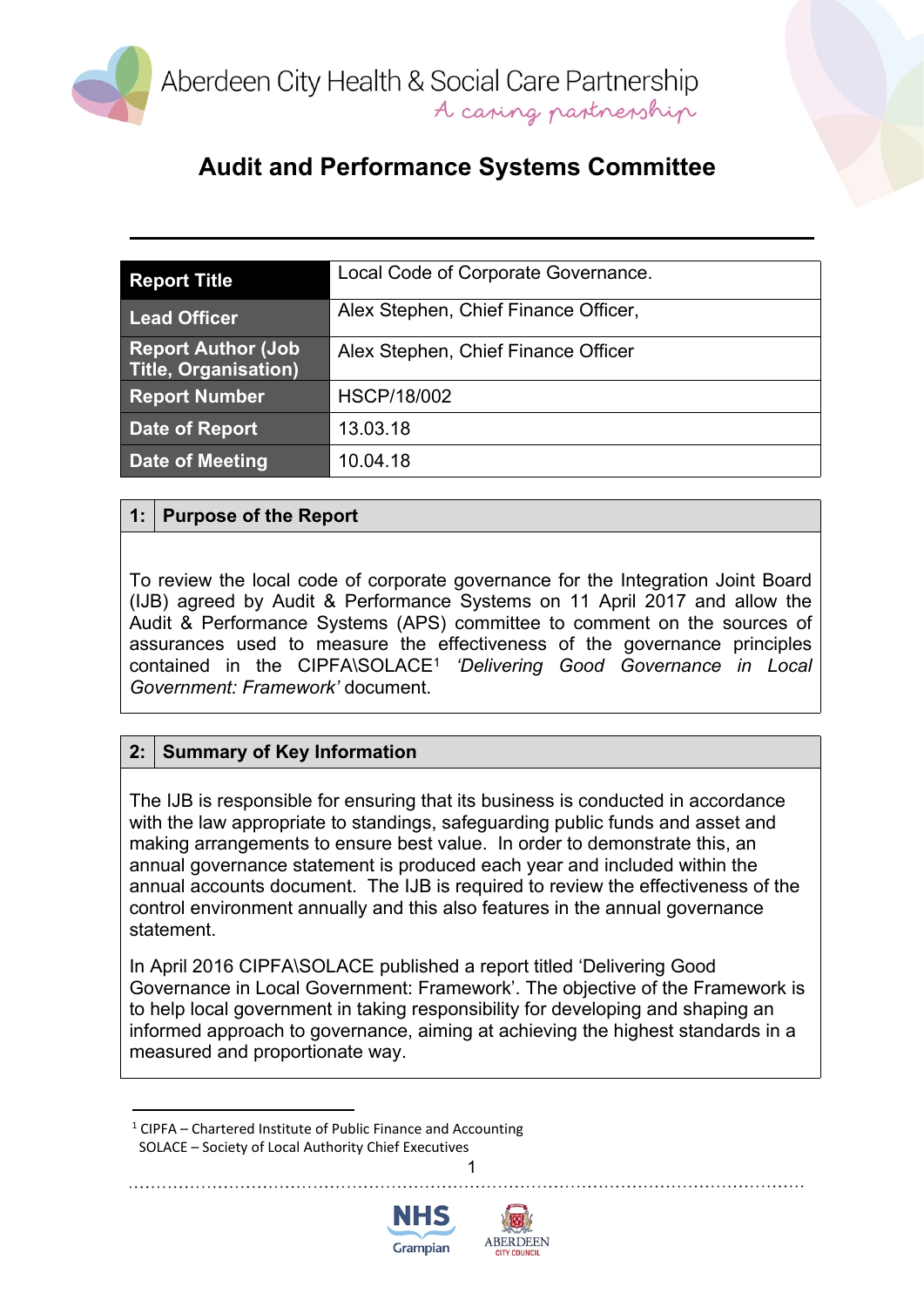Aberdeen City Health & Social Care Partnership A caring partnership

#### **Audit and Performance Systems Committee**

Whilst the document is written in a local authority context, most of the principles are applicable to the IJB, particularly as the legislation recognises the partnership (IJB) body as a local government body, under Part VII of the Local Government (Scotland) Act 1973, and therefore subject to the local authority accounting code of practice. Aberdeen City Council has also adopted a new local code of corporate governance based on this framework and many of the assurances will be contained in the same documents.

At the APS Committee on the 11 April 2017 a local code of corporate governance was approved based on this Framework and this forms the basis of the annual governance statement.

A review has been undertaken of the sources of assurance and the changes are highlighted in italics in appendix 1 of this report. Many of the assurances come from documents which belong to NHS Grampian and Aberdeen City Council. This is appropriate given the partnership model for IJBs where the decisions made by the IJB are required to be actioned using processes of the partner organisations.

An annual review will be required to be undertaken to assess IJB performance against these principles. This will identify any weaknesses and improvement actions required.

#### **3: Equalities, Financial, Workforce and Other Implications**

There are no equalities, financial or workforce recommendations arising directly from this report

#### **4: Management of Risk**

#### **Identified risk(s):**

Good governance and internal controls are fundamental to the delivery of the strategic plan and therefore applicable to most of the risks within the strategic risk register.

**Link to risk number on strategic or operational risk register:** Risk numbers 1- 10 of the strategic risk register.

 $\mathfrak{p}$ **How might the content of this report impact or mitigate the known risks:** This



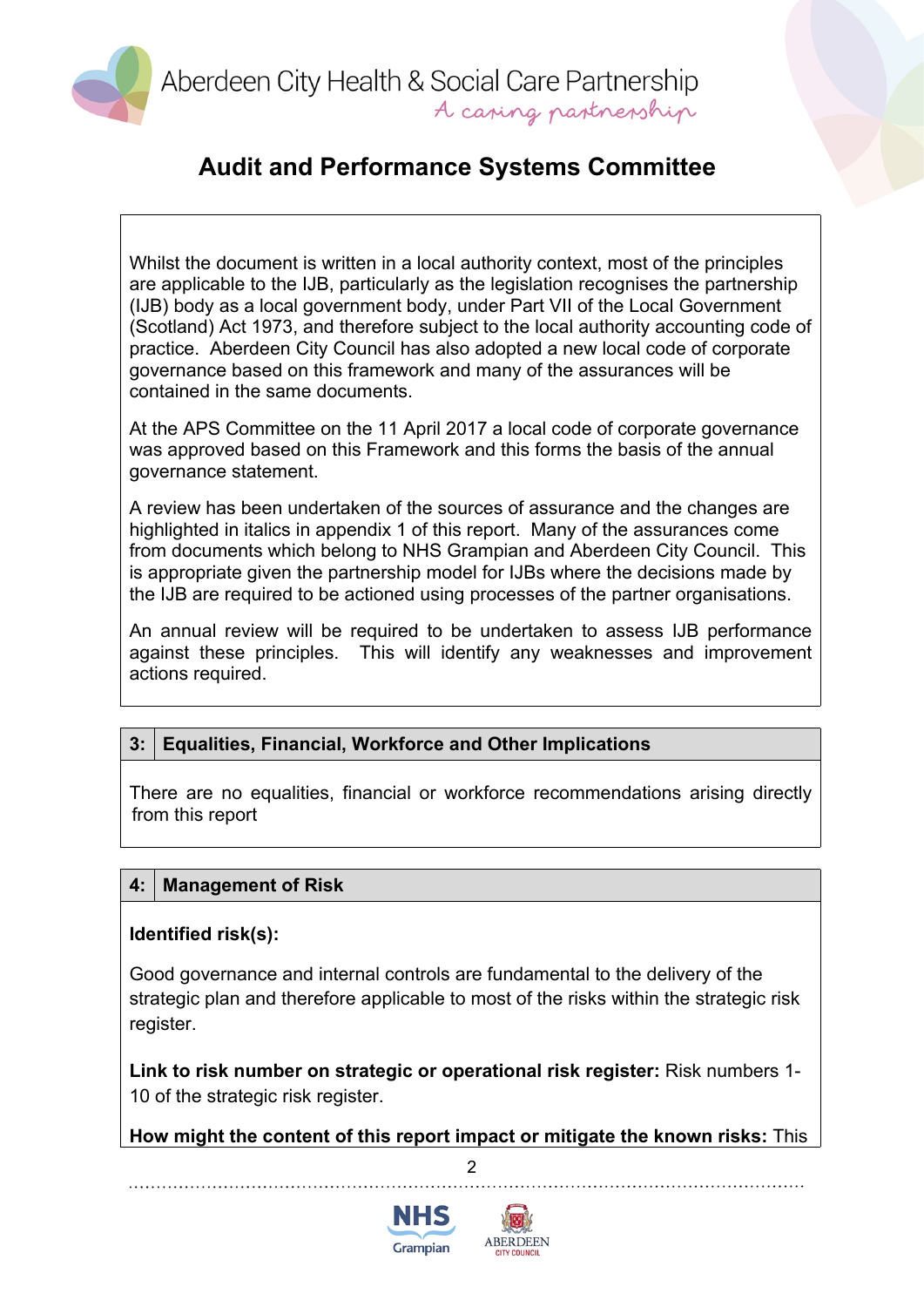

report outlines the assurances for the effectiveness of the governance principles, as set out in the CIPFA/SOLACE document.

#### **5: Recommendations**

It is recommended that the Audit & Performance Systems Committee:

1. Approve the use of the sources of assurance, listed in appendix 1, and review the local code of governance.



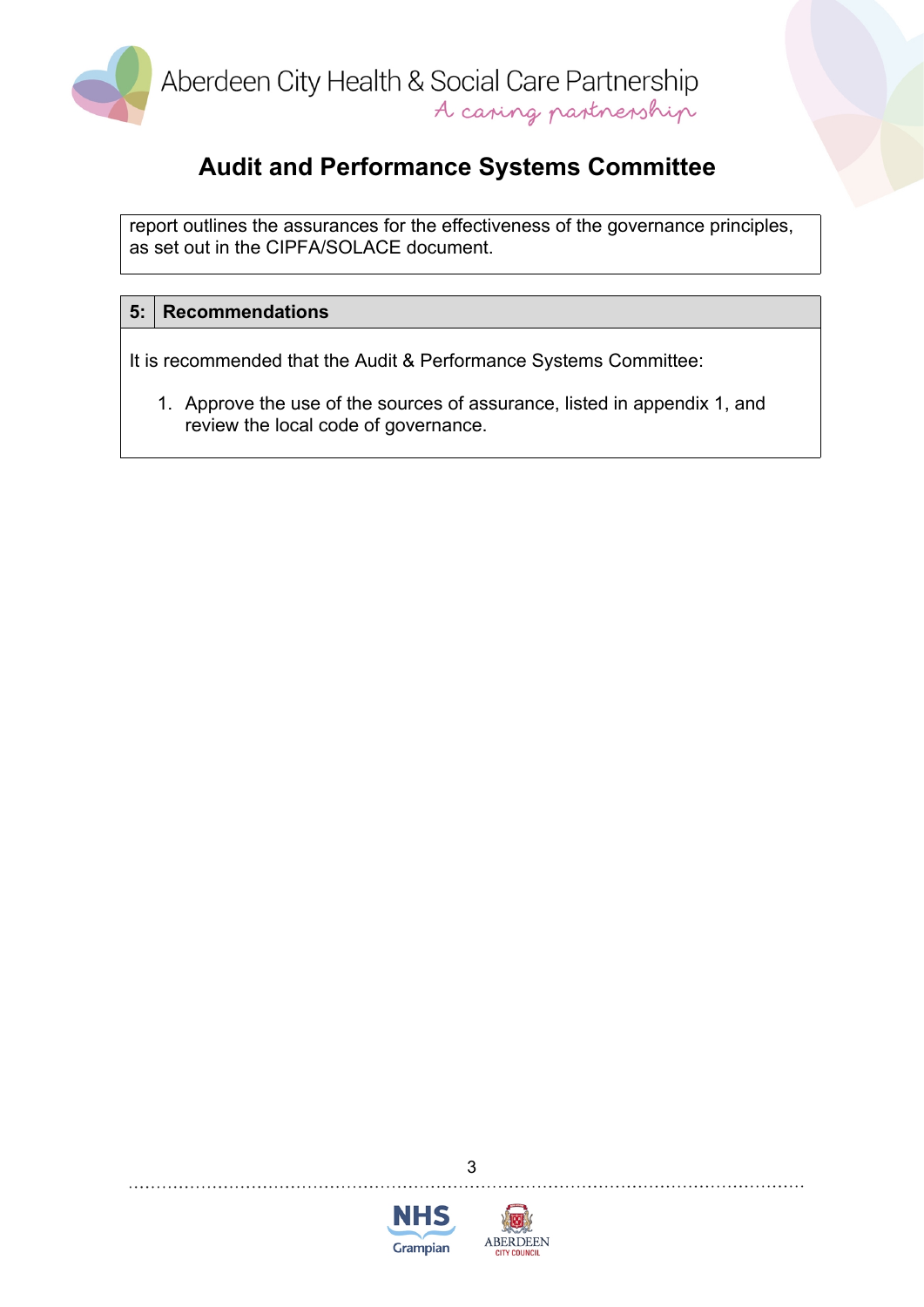

# **Audit and Performance Systems Committee**

**Appendix 1**

| <b>GOVERNANCE PRINCIPLES</b>                                                                                                                                                                 |                                                                                |                                                                                                |                                                                                                                                                                              |
|----------------------------------------------------------------------------------------------------------------------------------------------------------------------------------------------|--------------------------------------------------------------------------------|------------------------------------------------------------------------------------------------|------------------------------------------------------------------------------------------------------------------------------------------------------------------------------|
| <b>Principle A</b><br>Behaving with integrity, demonstrating strong commitment<br>to ethical values and representing the rule of law.                                                        |                                                                                | <b>Sub-Principles</b><br>Behaving with integrity.                                              | Demonstrating strong commitment to ethical values<br>Respecting the rule of law.                                                                                             |
| <b>Sources of Assurance</b>                                                                                                                                                                  |                                                                                |                                                                                                |                                                                                                                                                                              |
| <b>IJB</b>                                                                                                                                                                                   |                                                                                | <b>ACC</b>                                                                                     | <b>NHSG</b>                                                                                                                                                                  |
| Code of conduct<br>$\bullet$<br><b>Financial regulations</b><br>Integration scheme<br>Standing orders<br><b>IJB</b> staff induction<br><b>Board Assurance Framework</b><br>'imatters' survey | Performance review and<br>development - core<br>360 assessments<br>action plan | <b>Employee Code of Conduct</b><br>management behaviours and<br><b>Employee Opinion survey</b> | • NHSG schedule of reserved<br>decisions<br>NHSG standing financial<br>instructions<br>Imatters survey<br>$\bullet$<br><b>NHS Scotland Staff</b><br><b>Experience Review</b> |



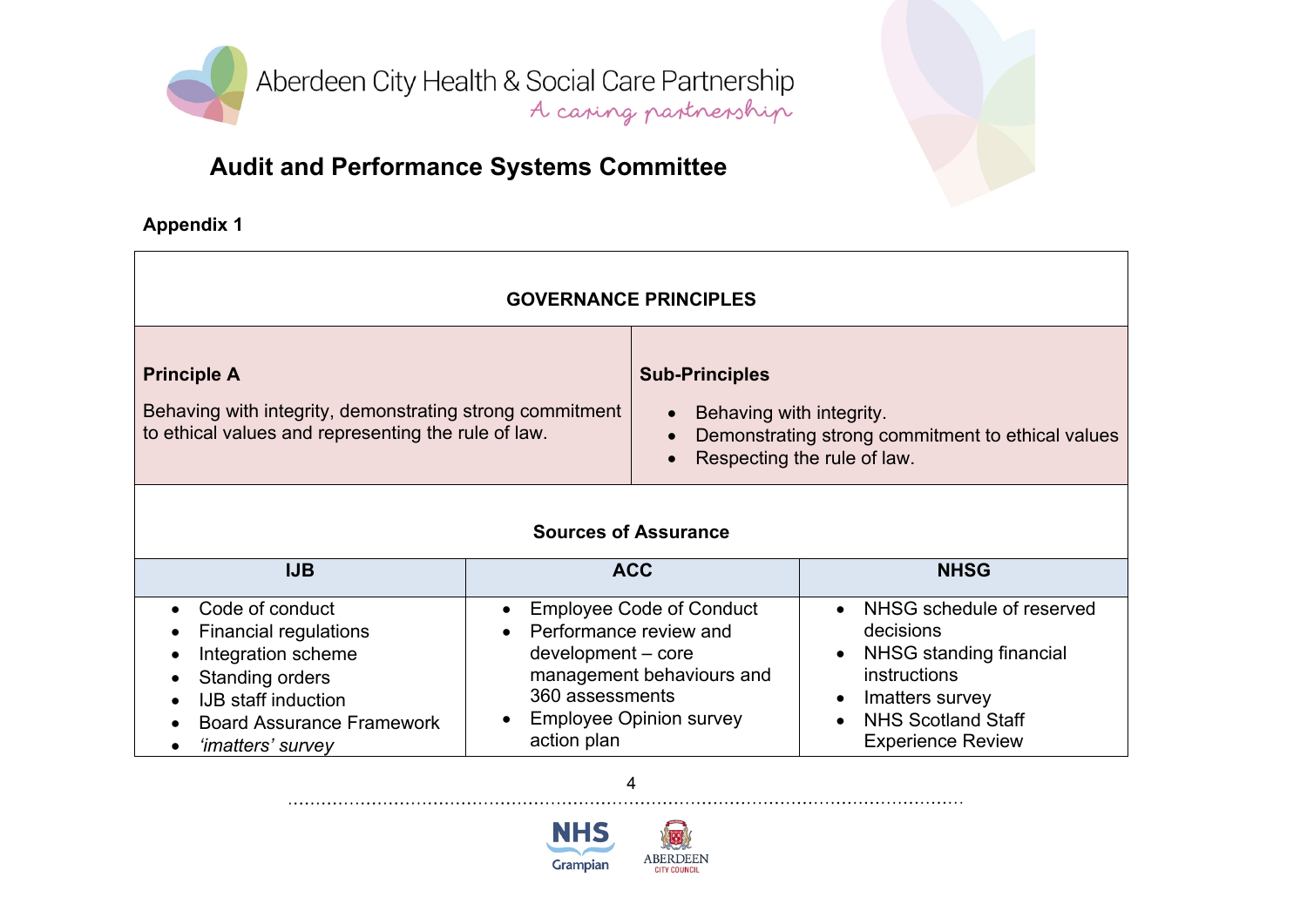

# **Audit and Performance Systems Committee**

| Dignity at work survey<br>$\bullet$<br><b>Complaints Handling</b><br>Procedure<br>Role and responsibilities<br>protocol for Chief Officer and<br><b>Chief Finance Officer</b><br>From the Ground Up<br>leadership programme for third<br>and fourth tiers<br><b>Formal Directions Procedure</b> | Scheme of Governance -<br>$\bullet$<br><b>Officer and Committee</b><br><b>Delegations</b><br><b>Standing Orders</b><br><b>Financial Regulations</b><br><b>Statutory Officers and Statutory</b><br>Appointments<br><b>Complaints Handling</b><br>Procedure<br><b>Staff and Manager Induction</b><br>Engagement through third tier<br>managers and below | NHSG employee conduct<br>policy<br><b>NHSG Board Members Code</b><br>of Conduct<br><b>EKSF</b> processes/objective<br>setting<br><b>Standing orders</b><br><b>NHSG Feedback Service</b><br><b>NHSG induction process</b><br>HR policies (including health<br>promotion) |
|-------------------------------------------------------------------------------------------------------------------------------------------------------------------------------------------------------------------------------------------------------------------------------------------------|--------------------------------------------------------------------------------------------------------------------------------------------------------------------------------------------------------------------------------------------------------------------------------------------------------------------------------------------------------|-------------------------------------------------------------------------------------------------------------------------------------------------------------------------------------------------------------------------------------------------------------------------|
|-------------------------------------------------------------------------------------------------------------------------------------------------------------------------------------------------------------------------------------------------------------------------------------------------|--------------------------------------------------------------------------------------------------------------------------------------------------------------------------------------------------------------------------------------------------------------------------------------------------------------------------------------------------------|-------------------------------------------------------------------------------------------------------------------------------------------------------------------------------------------------------------------------------------------------------------------------|

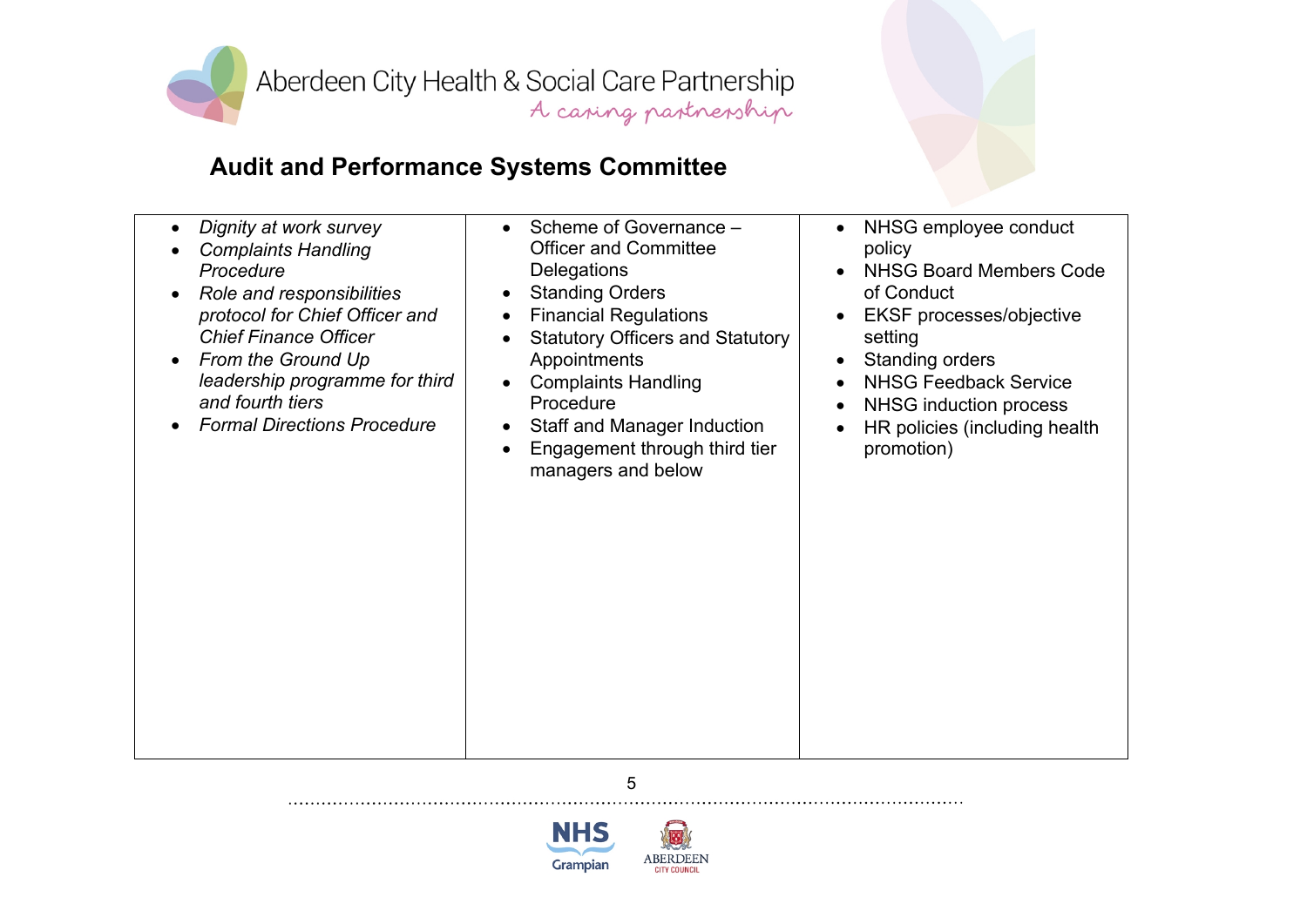

| <b>Principle B</b><br>Ensuring openness and comprehensive stakeholder<br>engagement.                                                                                                                                                                                                                                                                                                                                      |                                                                                                                            | <b>Sub-principles</b><br>Openness.<br>stakeholders.<br><b>Sources of Assurance</b>                                    | Engaging comprehensively with institutional                                                                          |
|---------------------------------------------------------------------------------------------------------------------------------------------------------------------------------------------------------------------------------------------------------------------------------------------------------------------------------------------------------------------------------------------------------------------------|----------------------------------------------------------------------------------------------------------------------------|-----------------------------------------------------------------------------------------------------------------------|----------------------------------------------------------------------------------------------------------------------|
|                                                                                                                                                                                                                                                                                                                                                                                                                           |                                                                                                                            |                                                                                                                       |                                                                                                                      |
| <b>IJB</b>                                                                                                                                                                                                                                                                                                                                                                                                                |                                                                                                                            | <b>ACC</b>                                                                                                            | <b>NHSG</b>                                                                                                          |
| <b>IJB Strategic Plan</b><br>$\bullet$<br>Broad range of stakeholders<br>on the IJB itself.<br>Representatives from 3rd and<br>independent sectors in key<br>working groups.<br>Joint communications and<br>engagement group.<br>OurIDEAS innovation platform<br><b>Complaints Handling</b><br>Procedure and freedom of<br>information compliance<br>'imatters' team action plans<br>Communications protocol<br>$\bullet$ | Plan and locality plans<br>action plan<br><b>Community Planning</b><br>Partnership<br>Freedom of information<br>compliance | Local Outcome Improvement<br>Publishing council decisions<br>Employee opinion survey<br>Complaints handling procedure | <b>NHSG Feedback Service</b><br>Freedom of information<br>compliance<br><b>NHSG Local Delivery Plan</b><br>$\bullet$ |

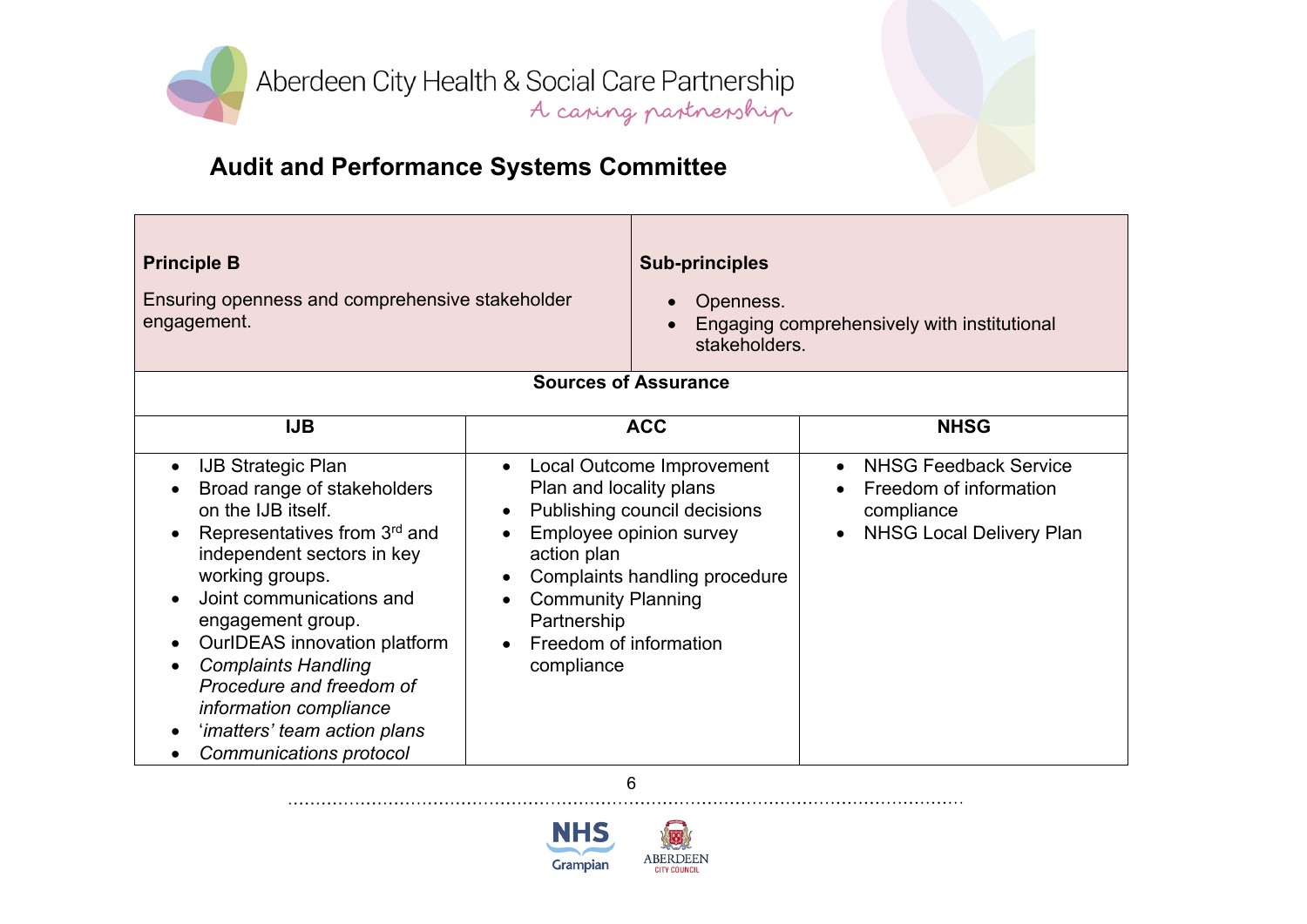

| <b>Principle C</b>                                                                       | <b>Sub-principles</b>                                                                                      |  |
|------------------------------------------------------------------------------------------|------------------------------------------------------------------------------------------------------------|--|
| Defining outcomes in terms of sustainable economic,<br>social and environmental benefits | Defining outcomes<br>$\bullet$<br>Sustainable economic, social and environmental<br>$\bullet$<br>benefits. |  |
| $\mathbf{A}$ . The set of $\mathbf{A}$ is a set of $\mathbf{A}$                          |                                                                                                            |  |

#### **Sources of Assurance**

| <b>IJB</b>                                                                                                                                                                                                                                                    | <b>ACC</b>                                                                                                                                                                                                                                                                                                                                     | <b>NHSG</b>                                                            |
|---------------------------------------------------------------------------------------------------------------------------------------------------------------------------------------------------------------------------------------------------------------|------------------------------------------------------------------------------------------------------------------------------------------------------------------------------------------------------------------------------------------------------------------------------------------------------------------------------------------------|------------------------------------------------------------------------|
| Strategic plan<br>$\bullet$<br>Performance framework<br>Local outcome improvement<br>$\bullet$<br>plans<br>Locality plans<br><b>Medium Term Financial</b><br>Strategy<br><b>Transformation Plan</b><br>$\bullet$<br>Climate change duties report<br>$\bullet$ | Strategic business plan,<br>$\bullet$<br>directorate plans, service plans<br>and staff plans, demonstrating<br>evidence of the golden thread<br>• Performance management<br>framework<br>Consistent improvement<br>$\bullet$<br>methodology<br>Local outcome improvement<br>$\bullet$<br>plan and locality plans<br>Best value/value for money | <b>NHSG Local Delivery Plan</b><br>Performance management<br>framework |



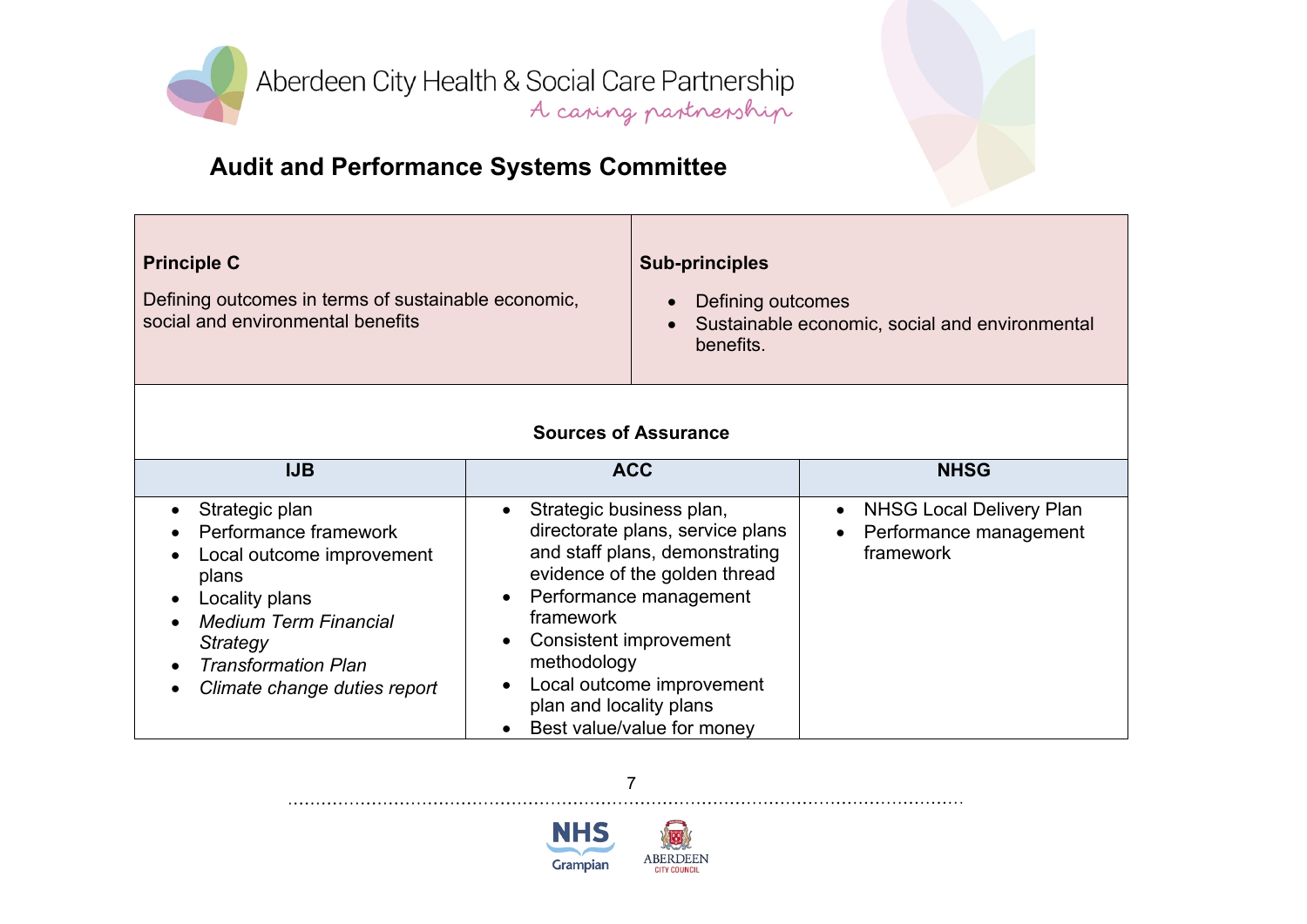

| <b>Principle D</b>                                                                           | <b>Sub-principles</b>                                                                                                     |
|----------------------------------------------------------------------------------------------|---------------------------------------------------------------------------------------------------------------------------|
| Determining the interventions necessary to optimise the<br>achievement of intended outcomes. | Determining interventions.<br><b>Planning interventions.</b><br>$\bullet$<br>Optimising achievement of intended outcomes. |

#### **Sources of Assurance**

| <b>IJB</b>                                                                                                                                                                                                                                                                                                                                                     | <b>ACC</b>                                                                                                                                                                                                                                                                                                                                                          | <b>NHSG</b>                                                                                                                                                                                                                                                                                                                     |
|----------------------------------------------------------------------------------------------------------------------------------------------------------------------------------------------------------------------------------------------------------------------------------------------------------------------------------------------------------------|---------------------------------------------------------------------------------------------------------------------------------------------------------------------------------------------------------------------------------------------------------------------------------------------------------------------------------------------------------------------|---------------------------------------------------------------------------------------------------------------------------------------------------------------------------------------------------------------------------------------------------------------------------------------------------------------------------------|
| Effective and embedded risk<br>management system<br>• Effective and embedded<br>budget monitoring and<br>financial planning<br>Third party governance and<br>$\bullet$<br>assurance<br>• Performance management<br>framework<br>Health & safety arrangements<br>Information governance<br>assurance framework<br><b>Business continuity plans</b><br>$\bullet$ | Effective and embedded risk<br>management system<br>Effective and embedded<br>$\bullet$<br>budget monitoring and financial<br>planning<br>• Annual reviews of Committees'<br>effectiveness<br>Third party governance and<br>assurance<br>Performance management<br>$\bullet$<br>framework<br>Local resilience partnership<br>$\bullet$<br>Health & safety assurance | • Effective and embedded risk<br>management systems<br>Effective and embedded<br>$\bullet$<br>budget monitoring and<br>financial planning<br>• Performance management<br><b>NHSG Health &amp; Safety</b><br>$\bullet$<br>Committee<br>NHSG caldicott guardian<br>$\bullet$<br>NHSG annual accountability<br>$\bullet$<br>review |
|                                                                                                                                                                                                                                                                                                                                                                |                                                                                                                                                                                                                                                                                                                                                                     |                                                                                                                                                                                                                                                                                                                                 |

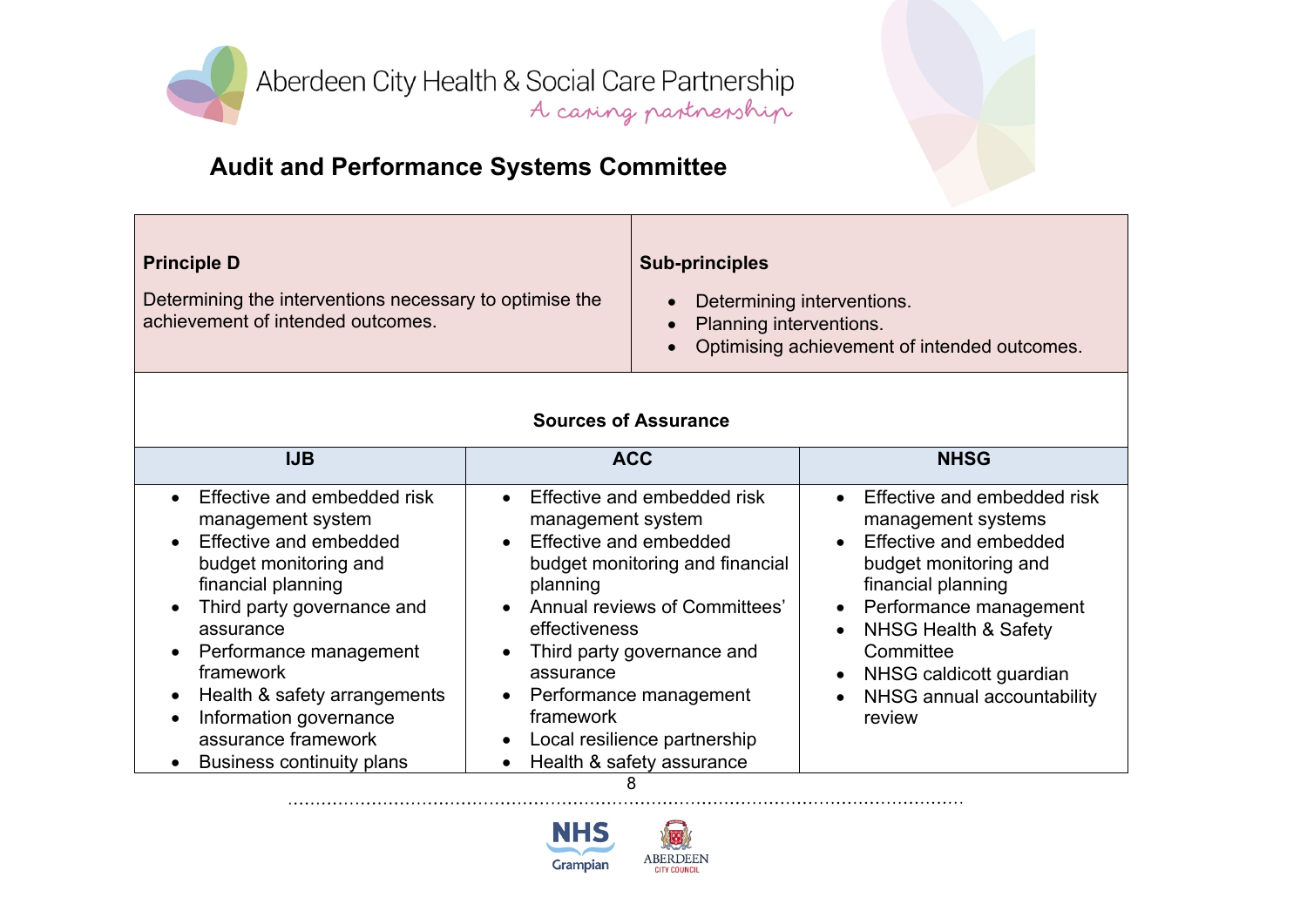

| Civil contingencies group and<br>$\bullet$<br>plan | framework<br>Information governance<br>$\bullet$<br>assurance framework<br><b>Business continuity plans</b><br>$\bullet$ |  |
|----------------------------------------------------|--------------------------------------------------------------------------------------------------------------------------|--|
|                                                    |                                                                                                                          |  |

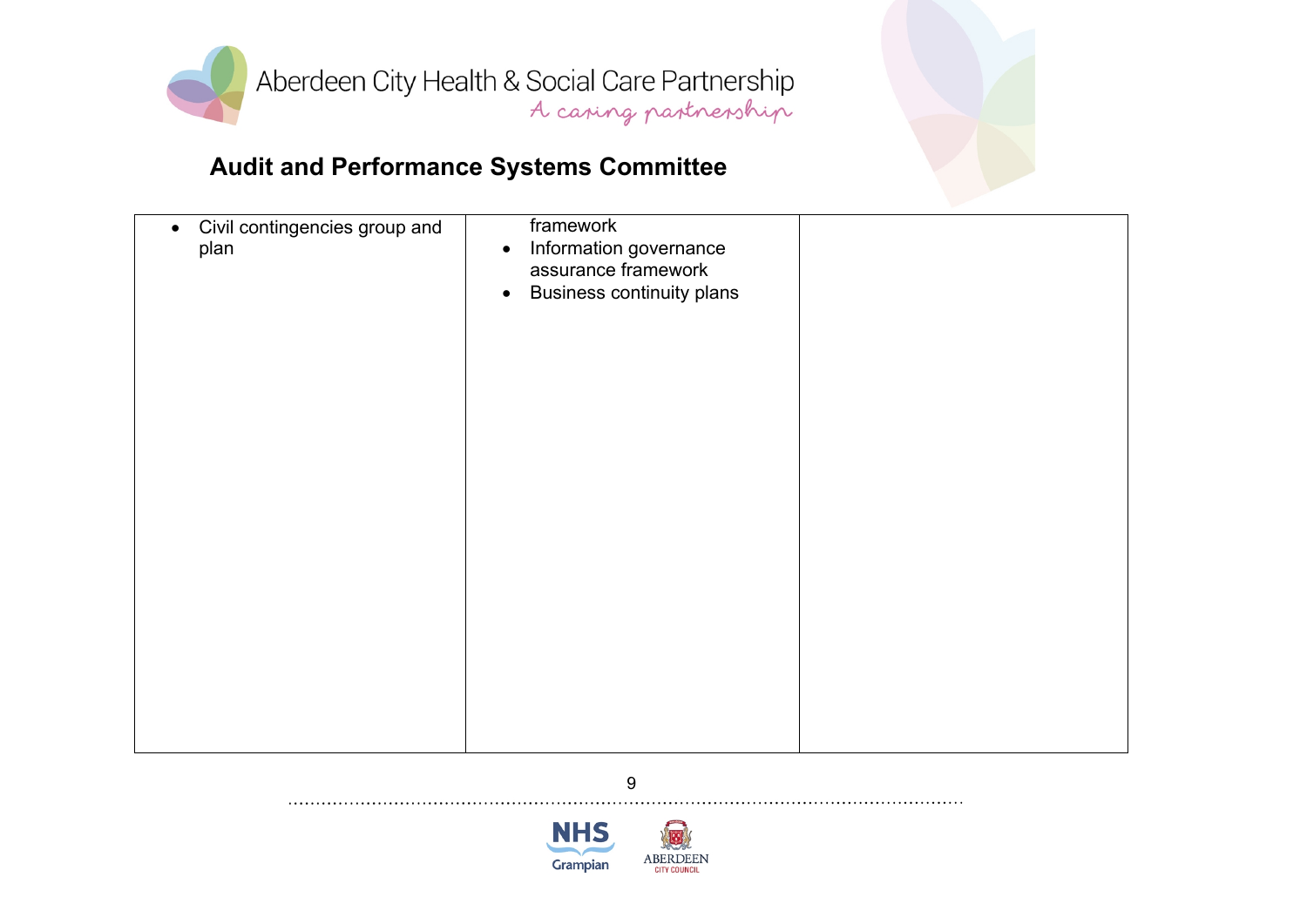

# **Audit and Performance Systems Committee**

| <b>Principle E</b><br>Developing the entity's capacity, including the capability of<br>its leadership and the individuals within it. |  | <b>Sub-Principles</b><br>Developing the entity's capacity.<br>$\bullet$<br>Developing the capability of the entity's leadership<br>$\bullet$<br>and other individuals. |                                                                    |
|--------------------------------------------------------------------------------------------------------------------------------------|--|------------------------------------------------------------------------------------------------------------------------------------------------------------------------|--------------------------------------------------------------------|
|                                                                                                                                      |  | <b>Sources of Assurance</b>                                                                                                                                            |                                                                    |
| <b>IJB</b>                                                                                                                           |  | <b>ACC</b>                                                                                                                                                             | <b>NHSG</b>                                                        |
| Staff induction<br>$\bullet$<br>• Organisational Development                                                                         |  | Elected member induction and<br>professional development                                                                                                               | Staff induction<br>$\bullet$<br>North East leadership<br>$\bullet$ |

| Staff induction<br>$\bullet$<br><b>Organisational Development</b><br>$\bullet$<br>Plan<br>Workforce plan<br>$\bullet$<br>• Role and responsibilities<br>protocol for Chief Officer and<br><b>Chief Finance Officer</b><br>• From the Ground Up<br>leadership programme for third<br>and fourth tiers | Elected member induction and<br>$\bullet$<br>professional development<br>framework<br>• Staff and manager induction<br>• Scheme of governance $-$<br><b>Officer and Committee</b><br>delegations<br>Governance training<br>$\bullet$<br>programme<br>Staff and manager | Staff induction<br>$\bullet$<br>North East leadership<br>$\bullet$<br>schemes<br>NHS HR policies<br>Staff partnership<br>representation |
|------------------------------------------------------------------------------------------------------------------------------------------------------------------------------------------------------------------------------------------------------------------------------------------------------|------------------------------------------------------------------------------------------------------------------------------------------------------------------------------------------------------------------------------------------------------------------------|-----------------------------------------------------------------------------------------------------------------------------------------|
|------------------------------------------------------------------------------------------------------------------------------------------------------------------------------------------------------------------------------------------------------------------------------------------------------|------------------------------------------------------------------------------------------------------------------------------------------------------------------------------------------------------------------------------------------------------------------------|-----------------------------------------------------------------------------------------------------------------------------------------|

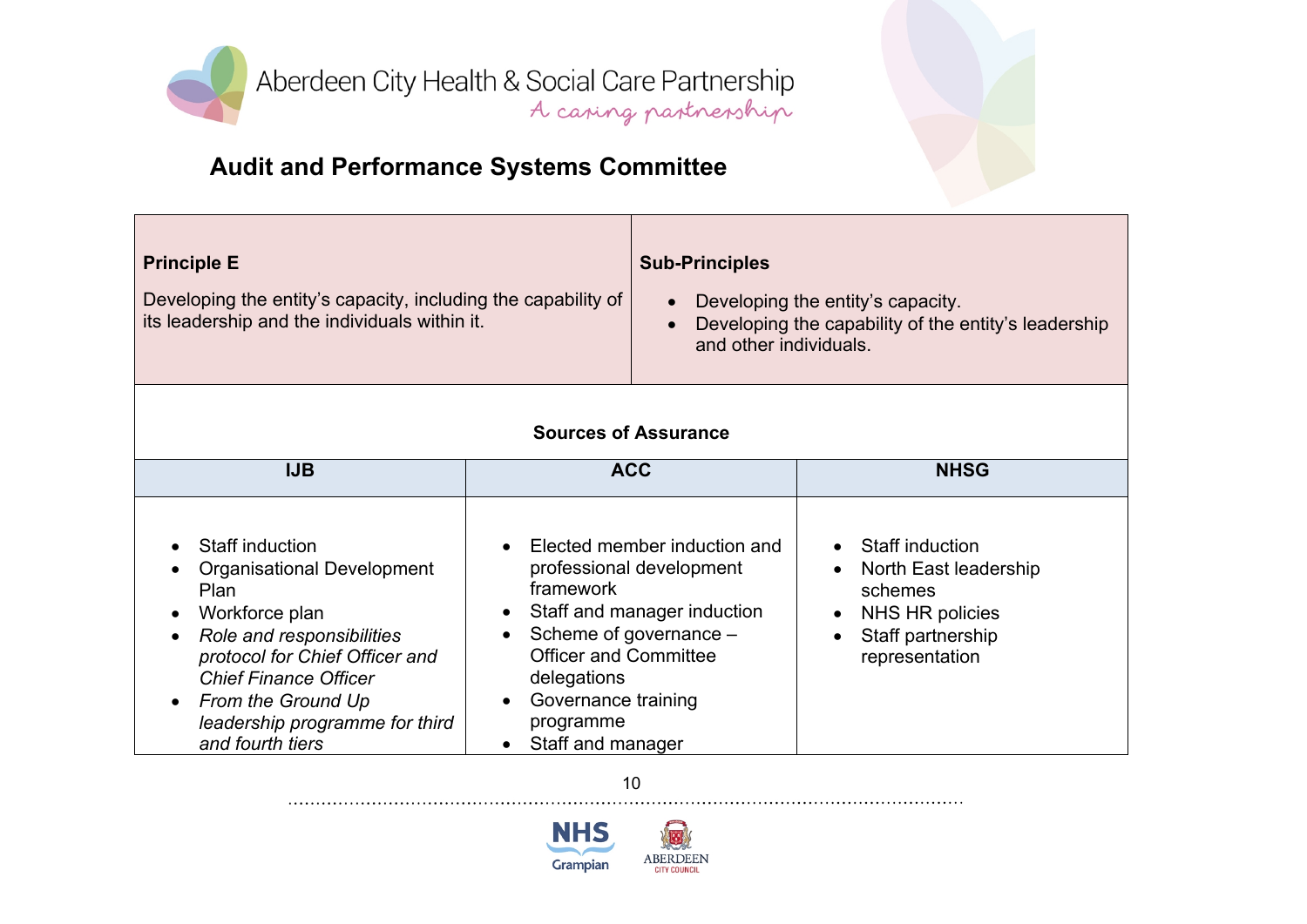

| <b>IJB</b> Induction | development programme<br>Corporate policies framework<br>$\bullet$<br><b>Third Tier Network</b><br>$\bullet$<br>Member/Officer relations<br>$\bullet$<br>protocol<br>Workforce plan<br>$\bullet$<br>Investors in People<br>$\bullet$<br>Living Wage Employer<br>$\bullet$ |  |
|----------------------|---------------------------------------------------------------------------------------------------------------------------------------------------------------------------------------------------------------------------------------------------------------------------|--|
|----------------------|---------------------------------------------------------------------------------------------------------------------------------------------------------------------------------------------------------------------------------------------------------------------------|--|



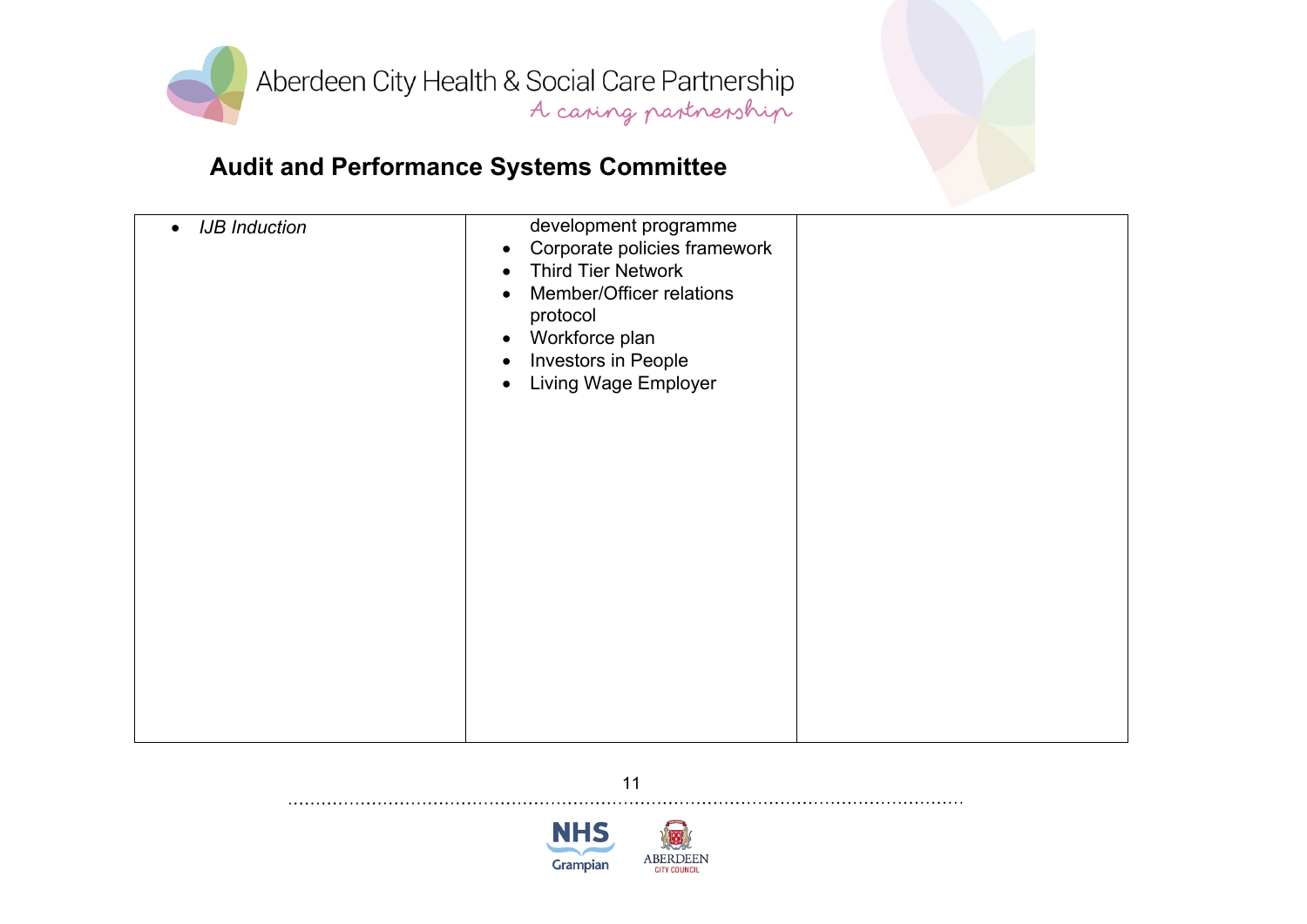

| <b>Principle F</b>                                                                                       | <b>Sub-principles</b>                                                                                                                                |
|----------------------------------------------------------------------------------------------------------|------------------------------------------------------------------------------------------------------------------------------------------------------|
| Managing risk and performance through robust internal<br>control and strong public financial management. | Managing risk.<br>$\bullet$<br>Managing performance.<br>$\bullet$<br>Managing data.<br>$\bullet$<br>Strong public financial management.<br>$\bullet$ |

#### **Sources of Assurance**

| <b>IJB</b>                                                                                                                                                                                                                                                  | <b>ACC</b>                                                                                                                                                                                                                                                                                                       | <b>NHSG</b>                                                                                                                                                                                                                                                         |
|-------------------------------------------------------------------------------------------------------------------------------------------------------------------------------------------------------------------------------------------------------------|------------------------------------------------------------------------------------------------------------------------------------------------------------------------------------------------------------------------------------------------------------------------------------------------------------------|---------------------------------------------------------------------------------------------------------------------------------------------------------------------------------------------------------------------------------------------------------------------|
| • Financial regulations<br>• Performance management<br>framework<br>• Effective and embedded<br>budget monitoring and<br>financial management<br>Risk appetite statement<br>Internal and external audit<br>plans<br>Third party governance and<br>assurance | <b>Financial regulations</b><br>$\bullet$<br>Following the public pound<br>guidance<br>• Performance management<br>framework<br>Effective and embedded budget<br>$\bullet$<br>monitoring and financial<br>management<br>Assurance mapping<br>$\bullet$<br>Risk appetite statement<br>Risk management action plan | NHSG schedule of<br>reserved decisions<br>NHSG standing financial<br>instructions<br>Performance management<br>framework<br>Effective and embedded<br>budget monitoring and<br>financial management<br><b>Risk registers</b><br>Internal and external audit<br>plan |
|                                                                                                                                                                                                                                                             | 12                                                                                                                                                                                                                                                                                                               |                                                                                                                                                                                                                                                                     |

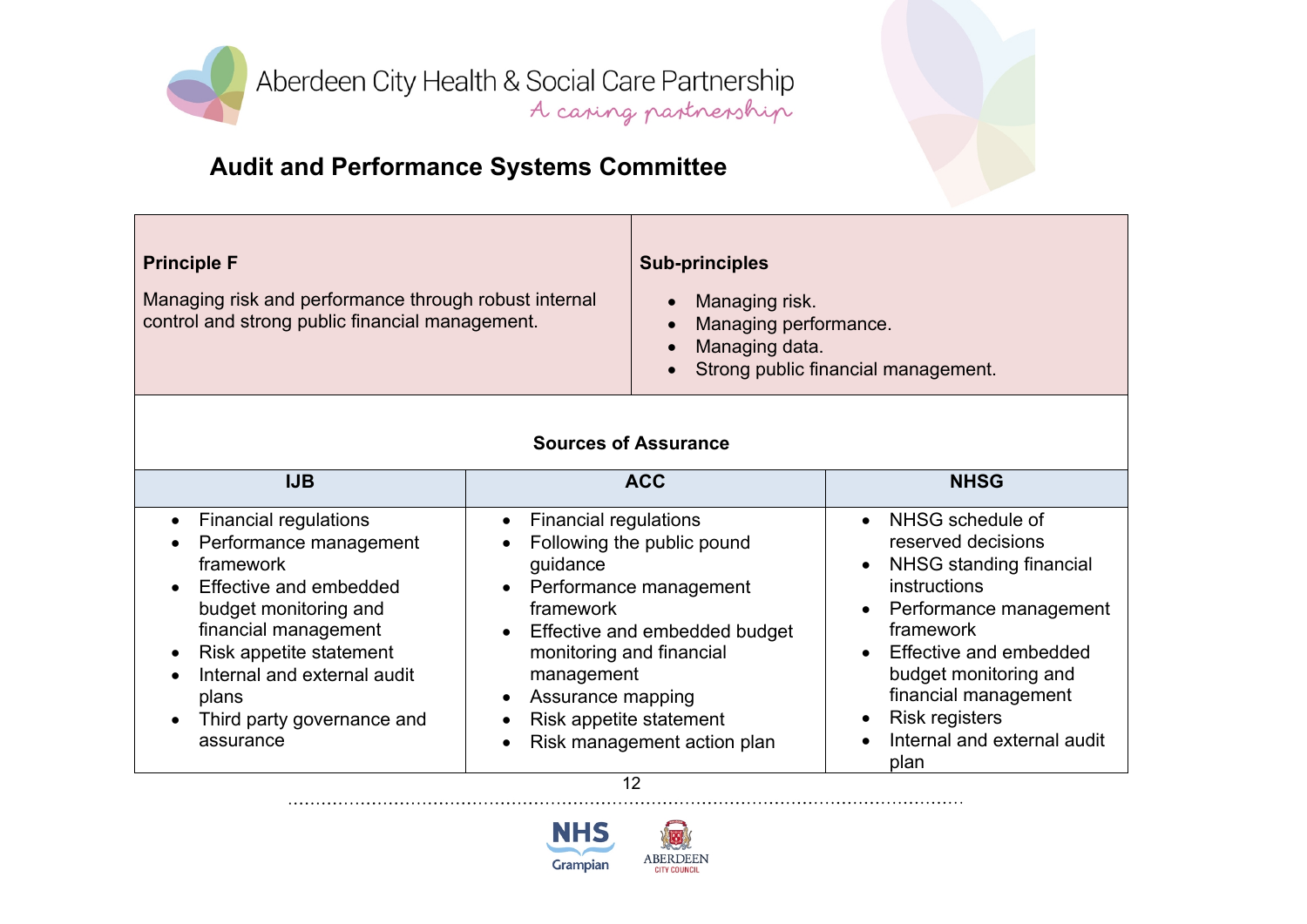

| Integration scheme<br>$\bullet$<br>Annual review of Audit and<br>Performance Systems<br>committee effectiveness<br>Data protection compliance<br>$\bullet$<br>Business continuity plans for<br>critical functions<br><b>Medium Term Financial</b><br>Strategy | Bond governance plan<br>$\bullet$<br>Internal and external audit plans<br>$\bullet$<br>Fraud, Bribery and corruption<br>$\bullet$<br>strategy<br>Third party governance and<br>assurance<br>Scheme of governance – Officer<br>and Committee delegations<br>Procurement regulations, training<br>$\bullet$<br>and development<br>Annual review of Audit, Risk &<br>Scrutiny committee effectiveness<br>Information governance<br>$\bullet$<br>assurance framework<br>Data protection compliance<br>CIPFA/ALARM risk benchmarking<br>$\bullet$<br><b>Statutory Performance reporting</b><br>Project management protocols<br>$\bullet$<br>Business continuity plans for<br>$\bullet$ | Information governance<br>$\bullet$<br><b>NHSG Policy for Fraud</b><br>Prevention<br><b>NHSG Risk Management</b><br>Policy & Strategy |
|---------------------------------------------------------------------------------------------------------------------------------------------------------------------------------------------------------------------------------------------------------------|-----------------------------------------------------------------------------------------------------------------------------------------------------------------------------------------------------------------------------------------------------------------------------------------------------------------------------------------------------------------------------------------------------------------------------------------------------------------------------------------------------------------------------------------------------------------------------------------------------------------------------------------------------------------------------------|---------------------------------------------------------------------------------------------------------------------------------------|
|---------------------------------------------------------------------------------------------------------------------------------------------------------------------------------------------------------------------------------------------------------------|-----------------------------------------------------------------------------------------------------------------------------------------------------------------------------------------------------------------------------------------------------------------------------------------------------------------------------------------------------------------------------------------------------------------------------------------------------------------------------------------------------------------------------------------------------------------------------------------------------------------------------------------------------------------------------------|---------------------------------------------------------------------------------------------------------------------------------------|

13

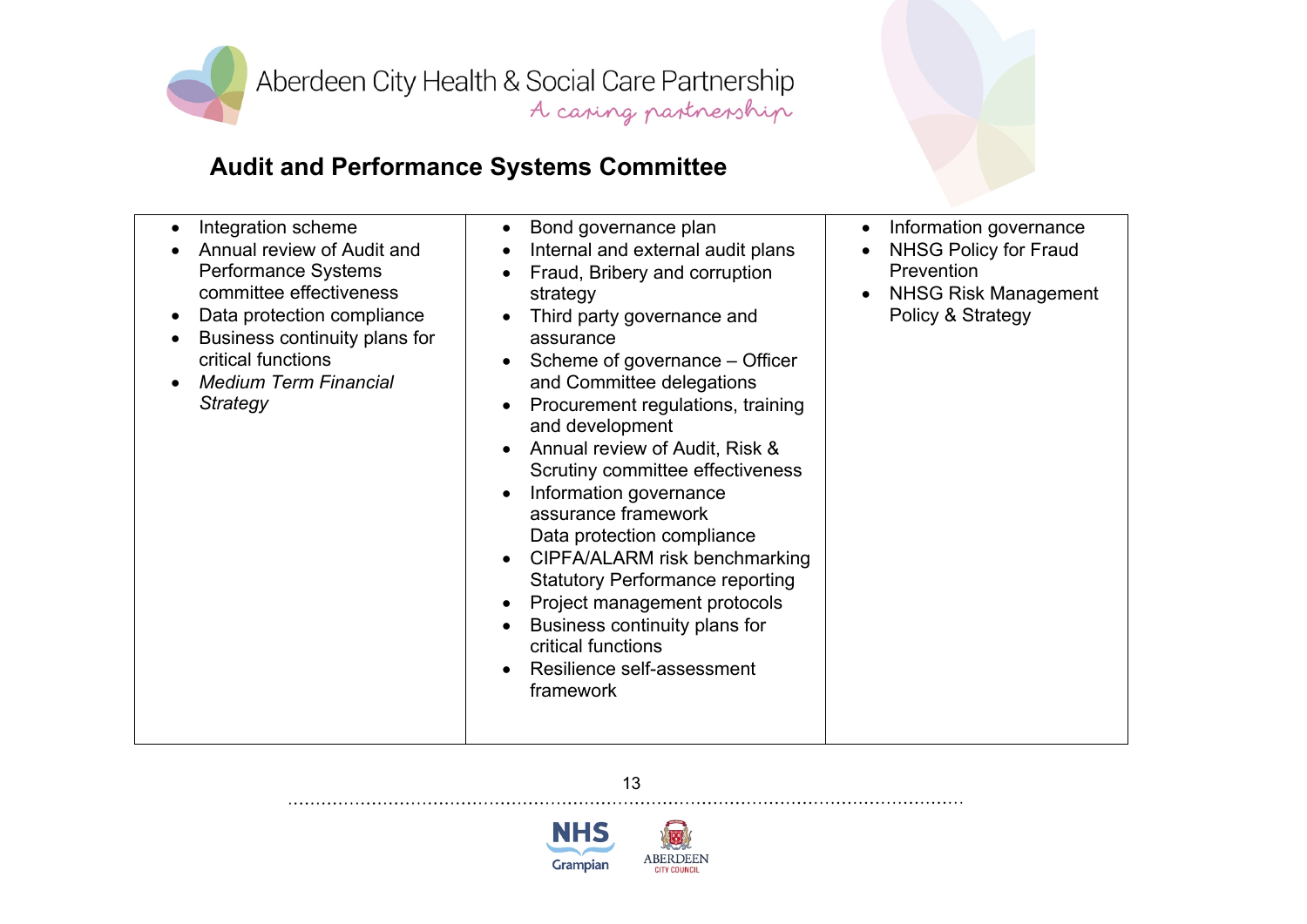

# **Audit and Performance Systems Committee**

| <b>Principle G</b>                                                                                        | <b>Sub-principles</b>                                                                                                                            |
|-----------------------------------------------------------------------------------------------------------|--------------------------------------------------------------------------------------------------------------------------------------------------|
| Implementing good practices in transparency, reporting,<br>and audit to deliver effective accountability. | Implementing good practice in transparency.<br>Implementing good practices in reporting.<br>$\bullet$<br>Assurance and effective accountability. |

#### **Sources of Assurance**

| <b>IJB</b>                                                                                                                                                                                                                                                                                                                              | <b>ACC</b>                                                                                                                                                                                                                                                                                                                                  | <b>NHSG</b>                                                                                                                 |
|-----------------------------------------------------------------------------------------------------------------------------------------------------------------------------------------------------------------------------------------------------------------------------------------------------------------------------------------|---------------------------------------------------------------------------------------------------------------------------------------------------------------------------------------------------------------------------------------------------------------------------------------------------------------------------------------------|-----------------------------------------------------------------------------------------------------------------------------|
| Committee reporting<br>$\bullet$<br>framework<br>Financial reporting - annual<br>$\bullet$<br>financial statements and<br>accounts, annual budget<br>Financial plans reporting to<br>$\bullet$<br>committees<br>Internal and external audit<br>$\bullet$<br>plans<br>Third party governance<br><b>Medium Term Financial</b><br>Strategy | • Committee reporting<br>framework<br>$\bullet$ Financial reporting $-$ annual<br>financial statements and<br>accounts, annual budget<br>• Medium and long term<br>financial plans and quarterly<br>reporting to committees<br>Internal and external audit<br>$\bullet$<br>plans<br>Third party governance<br>$\bullet$<br>Local government | Financial reporting – annual<br>financial statements and<br>accounts, annual budget<br>Internal and external audit<br>plans |